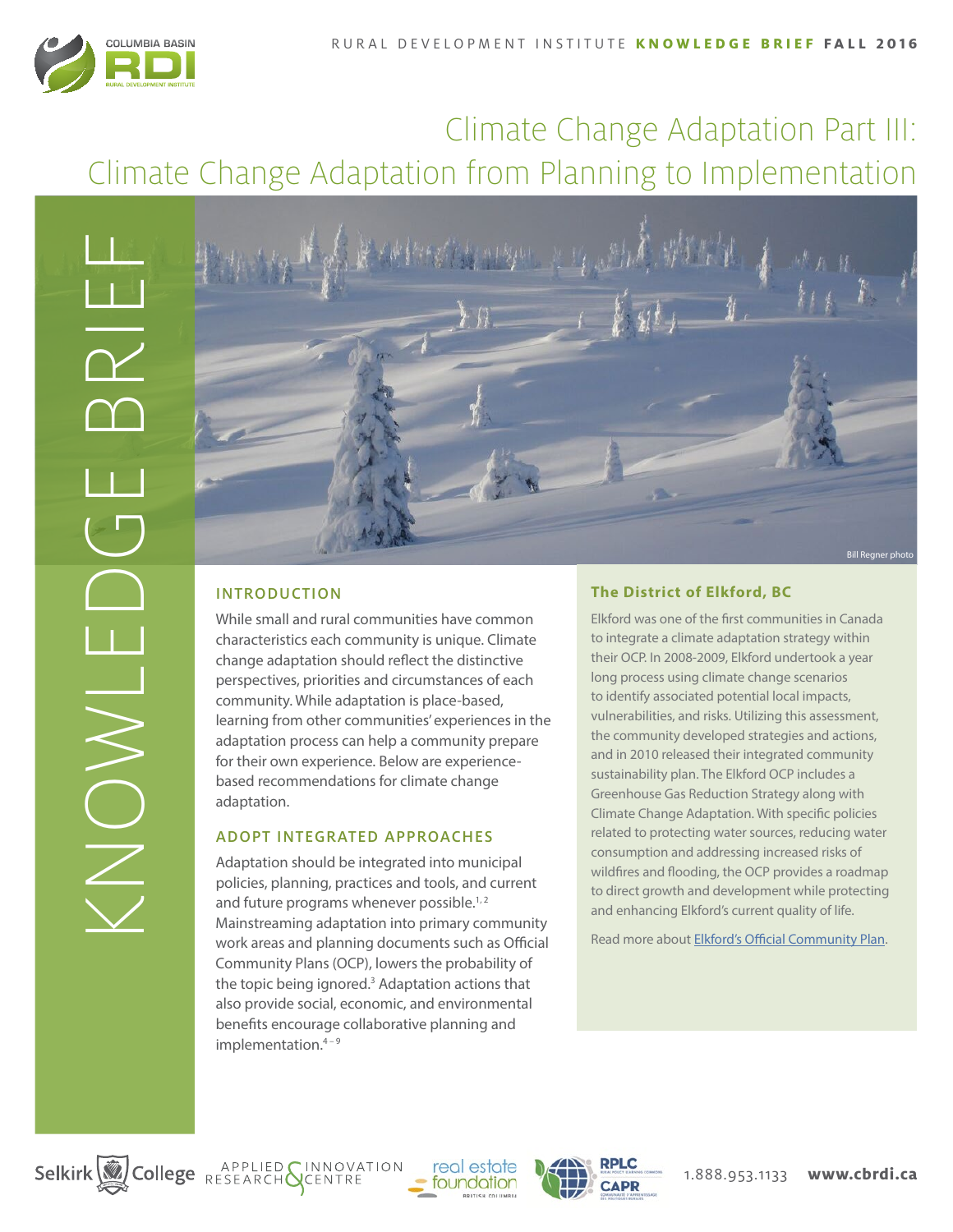# KNOWLEDGE BRIEF  $\frac{1}{2}$ HINON

#### APPLY ECOSYSTEM-BASED APPROACHES

Where appropriate adaptation should take into account strategies to increase ecosystem resilience and protect critical ecosystem services (e.g., watersheds and wetlands provide abundant filtered water, reduce flooding, and offset drought impacts) on which humans depend, to reduce vulnerability of human and natural systems to climate change. Approaches that maintain and enhance the interconnectedness of communities with natural systems offer increased resilience along with other benefits.10, 11, 12

#### **Case Study: Towards an Eco-Asset Strategy in the Town of Gibsons, BC**

In 2009 it was set forth that Canadian municipalities must not only record the purchase or construction of infrastructure and assets, but also include asset depreciation in financial statements. The Town of Gibsons is taking effective asset management one step further by including traditional assets (e.g., roads, storm sewers) as well as natural assets, or 'eco-assets' (e.g., forests, aquifers, creeks, wetlands and foreshores) that provide essential civil services to citizens.

Gibsons recognized that their eco-assets may play an increasingly important role in climate change adaptation. In an uncertain climate future Gibsons can:

- Manage risk through a clear understanding of what services they receive from natural assets, such as flood prevention, provision of drinking water, and rain water management, and what it would cost to replace the natural asset with an engineered alternative if the natural assets were degraded or destroyed.
- Save on cost by managing natural assets in a way that they will provide services at lower cost than engineered solutions and in perpetuity.

Recognizing the important role that the natural environment plays in supporting communities will lead to more informed and holistic decision-making, long term cost savings, and the addition of cobenefits such as healthy local ecosystems.

For more information visit the [Town of Gibsons](http://www.gibsons.ca/eco-assets)  [Website](http://www.gibsons.ca/eco-assets).

#### PRIORITIZE THE MOST VULNERABLE & START WITH SIMPLE SOLUTIONS

Adaptation strategies should look to the areas and infrastructure of the community that are most vulnerable to climate impacts (e.g., areas prone to flooding, vulnerable to drought or neighbourhoods susceptible to wildfire). Support for adaptation can be found through actions taken towards immediate, recognizable threats.<sup>13, 14</sup> It is important to begin by implementing adaptation actions that are simple and cost-effective, as this can help build support and momentum for larger more complex actions later on.<sup>15, 16</sup>

Communities, such as those in the Basin, in areas where the frequency and intensity of extreme precipitation events are projected to increase can look towards simple solutions to reduce the amount of stormwater run-off that can overwhelm and leave vulnerable storm drainage systems and property as well as to conserve rainwater for domestic uses. For example:

- In 2016, the region of Peel created an incentive in the form of a rebate for local homeowners which offered a maximum of \$100 per home to disconnect their downspouts.<sup>17</sup>
- The Regional District of Nanaimo offers a rebate up to \$750 for homeowners who install a cistern as part of a rainwater harvesting system on their property.18

Targeted, simple, low cost adaptation initiatives such as these can play an effective role in a communities' overarching adaptation strategy. For more indepth look at tools for stormwater management and enhancing community climate resilience, see: [Enhancing climate resilience of Subdivision and](http://ourtrust.org/wp-content/uploads/downloads/2013-5_Trust_SubdivisionandDevelopmentServicingBylaws_GuidanceDocument_Web.pdf)  [Development Servicing Bylaws in the Columbia](http://ourtrust.org/wp-content/uploads/downloads/2013-5_Trust_SubdivisionandDevelopmentServicingBylaws_GuidanceDocument_Web.pdf)  [Basin: A guidance document](http://ourtrust.org/wp-content/uploads/downloads/2013-5_Trust_SubdivisionandDevelopmentServicingBylaws_GuidanceDocument_Web.pdf).

#### BENEFIT FROM EXTERNAL COLLABORATION & RECRUIT EXPERTS

Partnerships are needed and can be beneficial to all participants. Partnering with different levels of government, post-secondary institutes, community groups, and non-governmental organizations (NGOs) can provide the expertise and support to inform adaptation planning and implementation. Collaboration between neighbouring municipalities can help address issues that cross administrative

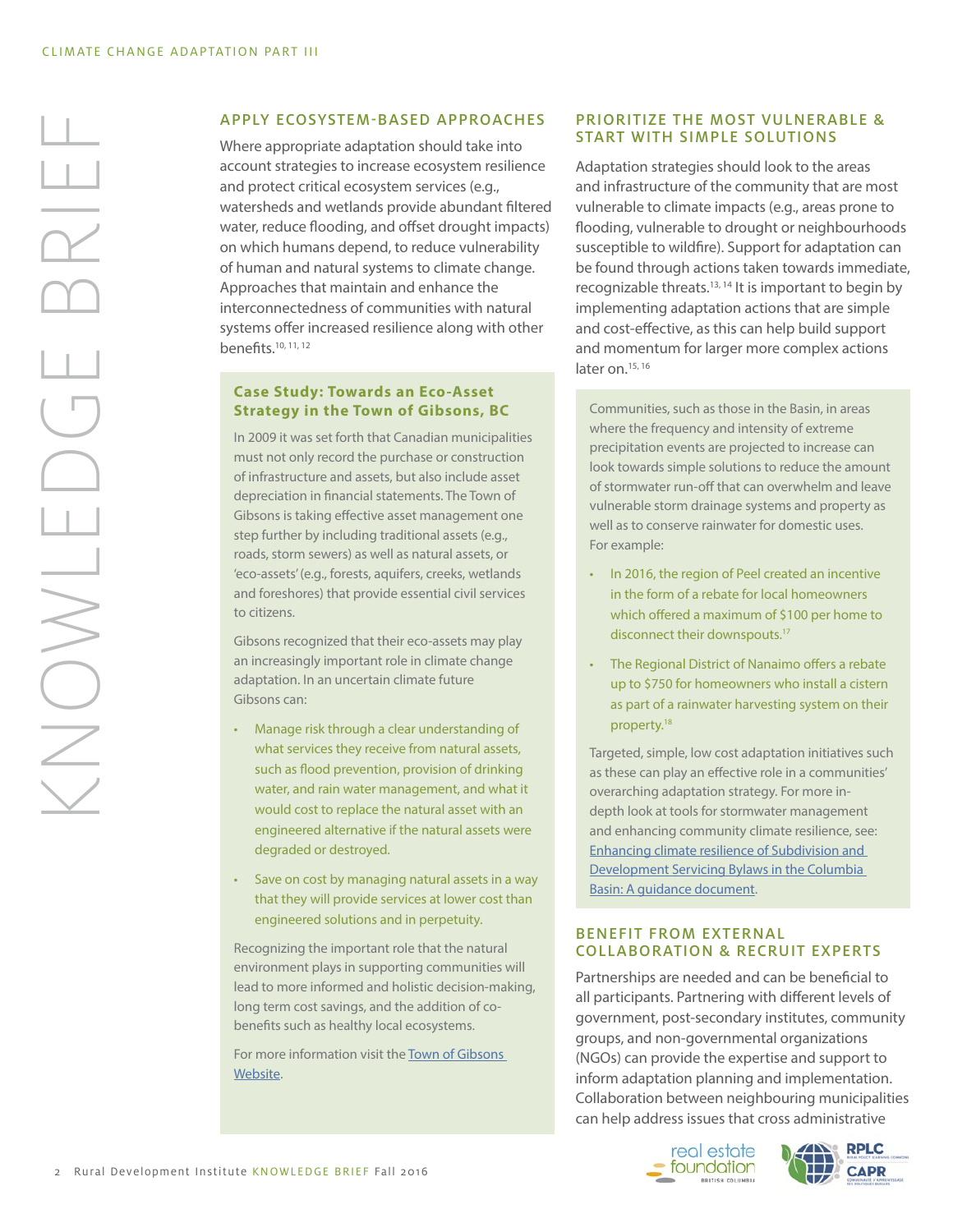boundaries.<sup>19-26</sup> Involving experts can help the climate change adaptation planning process, and link it to regional and provincial processes. Experts can also answer technical questions and lend additional credibility.27, 28, 29



# **Promoting Climate change Adaptation Through Regional Collaboration**

The Powell River Regional District includes five rural electoral areas, three unincorporated villages, Tia'amin Nation, and the City of Powell River. In their 2015-2018 strategic plan they incorporated climate change mitigation and adaptation as a strategic priority with a key component being establishment of an approach for climate change hazard identification.

Powell River Regional District recognizes that climate change adaptation can benefit through collaboration. They partnered with:

- The University of British Columbia to provide coastal assessments to support public information brochures and to establish coastal indicators to support adaptation planning; and
- With the BC Climate Action Secretariat to bring in experts to discuss climate change science and participate in events for local communities.

Establishment of partnerships to overcome capacity constraints is necessary and can offer rewarding experiences for all involved.

#### USE BEST- AVAILABLE SCIENCE & COMMUNICATE EFFECTIVELY

Adaptation should be grounded in the bestavailable scientific understanding of climate change risks, impacts, and vulnerabilities.<sup>30, 31</sup> However, it is important to recognize that localized climate change projections are not necessarily needed to begin the process and that local knowledge can be leveraged to inform planning.<sup>32</sup> Climate change adaptation can be a complex issue to communicate, so remember to:

- Distinguish between adaptation and mitigation;
- Engage everyone use accessible language and maps and do not overwhelm people with graphs and statistics;
- Make the adaptation conversation relevant to your audience and identify tangible solutions they can relate to. Take the conversation outside – a community walk-about can be a valuable information sharing tool for this; and
- If needed, reframe the discussion using economic and financial rationales.<sup>33-38</sup>

# ESTABLISH MONITORING & EVALUATION PLANS

Monitoring and evaluation is an important component of the implementation phase of climate change adaptation. Establishment of a system to observe results can track successes and shortcomings of adaptation initiatives. Results can be used to guide and assist future actions and to communicate success to community stakeholders.39 Adaptation is iterative and periodic evaluation ensures that the community is taking new information and using it to inform future decisions. Several resources exist to help establish a system of indicators and processes for evaluation (see Appendix of Key Resources).

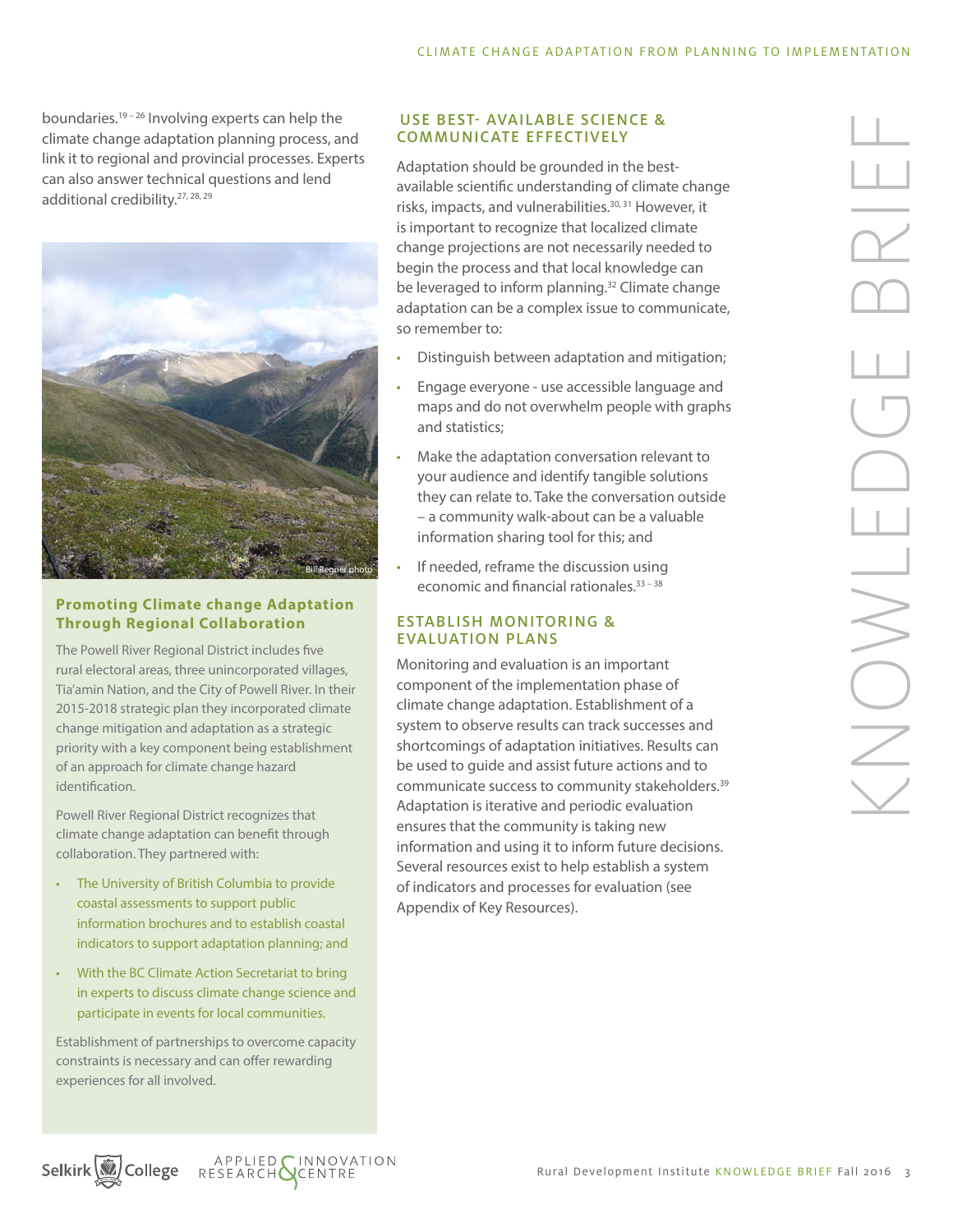# **Columbia Basin Trust – Creating Videos for Education**

The Columbia Basin Trust created videos communicating climate change science and the effects that Basin communities can expect to experience. They use plain language and simple graphics to engage everyone and were able to create resources they can leverage in future adaptation programming.

Videos:



**Climate Change 101**



**[Climate Change 102](https://www.youtube.com/watch?v=1YCTpMs1DO0&list=PLQCfSzYU1aNs_bVm7vZCZ2GtnrgLRxSAk&index=2)**



**[Climate](https://www.youtube.com/watch?v=1YCTpMs1DO0&list=PLQCfSzYU1aNs_bVm7vZCZ2GtnrgLRxSAk&index=2) Extremes**



# APPENDIX OF KEY RESOURCES

#### **Adaptation Library – Resources for Climate Adaptation**

The library is a publicly accessible and searchable collection of community, forestry, and energy related climate change adaptation information resources. It houses over 100 documents and allows users to filter according to filter those according to region, sector, and climate change impacts.

<http://www.adaptationlibrary.ca/>

#### **Canadian Communities' Guidebook for Adaptation to Climate Change**

The guidebook provides an in-depth collection of climate change adaptation actions as well as useful tools and resources to be utilized in the planning process. It also outlines an approach to generate mitigation co-benefits in the context of sustainable development. [https://www.fcm.ca/Documents/tools/PCP/canadian\\_](https://www.fcm.ca/Documents/tools/PCP/canadian_communities_guidebook_for_adaptation_to_climate_chan) communities\_quidebook\_for\_adaptation\_to\_climate\_ [change\\_EN.pdf](https://www.fcm.ca/Documents/tools/PCP/canadian_communities_guidebook_for_adaptation_to_climate_chan)

#### **Climate Change Adaptation Planning: A Handbook for Small Canadian Communities**

The handbook helps small Canadian communities to prepare and implement a Climate Change Adaptation Plan. It outlines key steps required to plan for adaptation and presents tools to assist decision-makers determine what strategic actions need to be taken. It is especially useful for small communities without 'in house' planning resources.

[https://www.cip-icu.ca/Files/Resources/RURAL-](https://www.cip-icu.ca/Files/Resources/RURAL-HANDBOOK-FINAL-COPY)[HANDBOOK-FINAL-COPY](https://www.cip-icu.ca/Files/Resources/RURAL-HANDBOOK-FINAL-COPY)

#### **Climate Change Adaptation Community of Practice (CCACOP)**

This portal serves as a space for an interactive online community dedicated to advancing knowledge and action in the area of climate change adaptation. The CCACOP serves as a location where researchers, experts, policy-makers and practitioners from across Canada can come together to ask questions, generate ideas, share knowledge, and communicate with others working in the field of climate change adaptation. <https://ccadaptation.ca/>

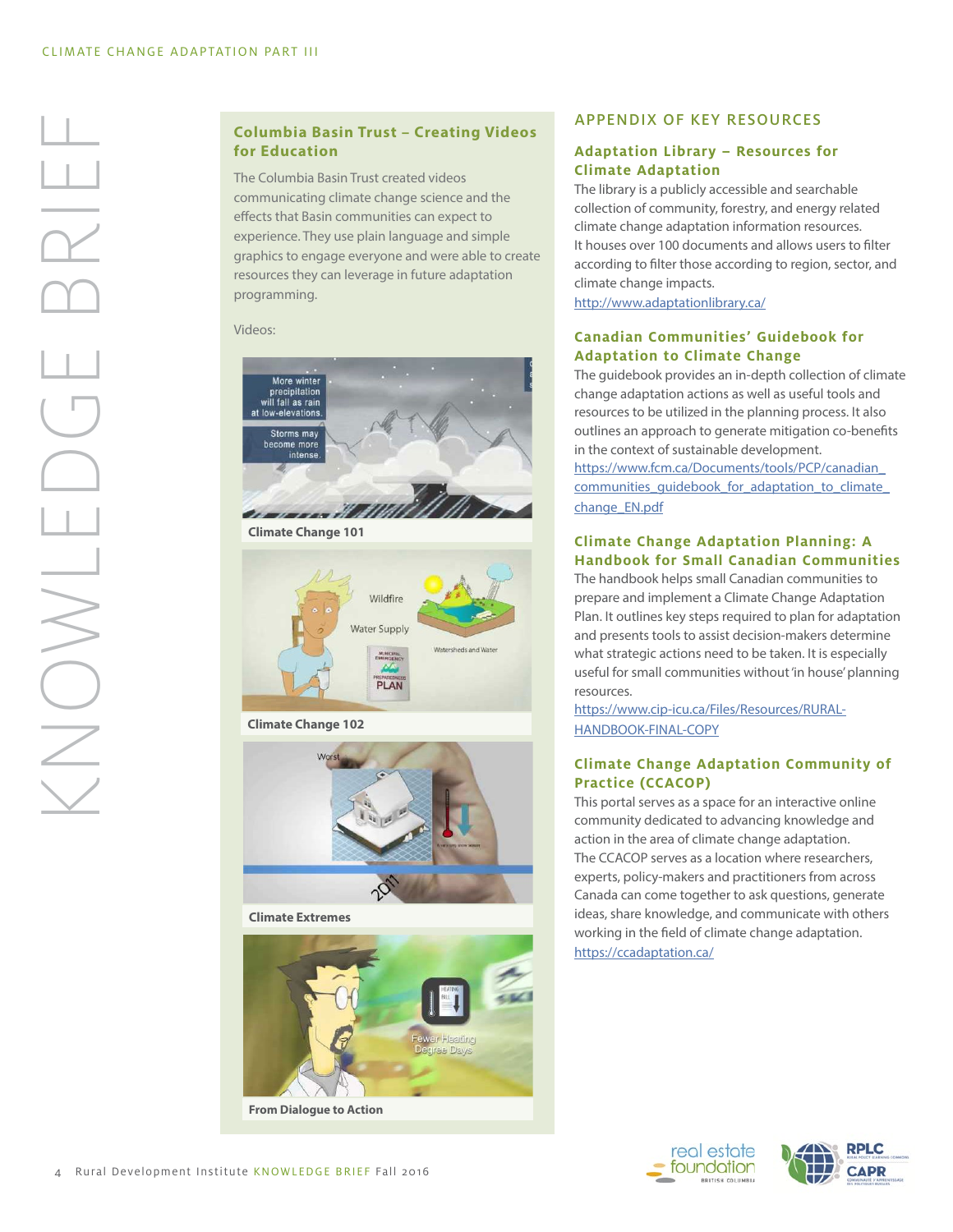# **Columbia Basin Trust (CBT) – Climate Change**

The CBT website hosts a suite of information related to climate change that was developed to provide communities in the Canadian Columbia Basin with information and tools to help them become more resilient to climate change impacts and extreme weather. <http://ourtrust.org/our-work/climate-change/>

# **Indicators of Climate Adaptation in the Columbia Basin: How 'State of The Basin' Indicators can be used to Measure Climate Changes, Impacts and Progress Towards Adaptation**

This report reviews indicators for the Columbia Basin Trust region and their ability to measure the effectiveness of climate adaptation. It introduces a suite of regional-level indicators in order to assist communities in understanding climate change and adaptation, help decision-makers in the Basin make informed decisions and measure the success of adaptation efforts.

[http://ourtrust.org/wp-content/uploads/](http://ourtrust.org/wp-content/uploads/delightful-downloads/IndicatorsClimateAdaption_FullReport__fo) [delightful-downloads/IndicatorsClimateAdaption\\_](http://ourtrust.org/wp-content/uploads/delightful-downloads/IndicatorsClimateAdaption_FullReport__fo) FullReport forweb FINAL-1.pdf

#### **Land Use Planning Tools for Local Adaptation to Climate Change**

This report published by the Government of Canada introduces land use planning tools and decision support tools available to Canadian communities in the context of climate change adaptation.

[http://publications.gc.ca/collections/collection\\_2013/](http://publications.gc.ca/collections/collection_2013/rncan-nrcan/M4-106-2012-eng.pdf) [rncan-nrcan/M4-106-2012-eng.pdf](http://publications.gc.ca/collections/collection_2013/rncan-nrcan/M4-106-2012-eng.pdf)

#### **Official Community Plan Policies Supporting Climate Resilience – A Resource Guide for Communities in the Canadian Columbia Basin**

The resource quide provides local governments with guidance and examples for the integration of climateresilient policies into the Official Community Plan bylaws and Development Permit Area guidelines. While aimed at the Columbia Basin, this resource can prove useful to communities in other jurisdictions.

[http://ourtrust.org/wp-content/uploads/](http://ourtrust.org/wp-content/uploads/downloads/2015-11_Trust_ClimateResilience_OCPResourceGuide.pdf) downloads/2015-11\_Trust\_ClimateResilience [OCPResourceGuide.pdf](http://ourtrust.org/wp-content/uploads/downloads/2015-11_Trust_ClimateResilience_OCPResourceGuide.pdf)



# **Plan2Adapt Interactive Planning Tool Website**

The Plan2Adapt tool generates maps, plots, and data describing projected future climate conditions for regions throughout British Columbia. It is designed to help you assess climate change in your region based on a standard set of climate model projections.

<https://www.pacificclimate.org/analysis-tools/plan2adapt>

# **Preparing for Climate Change: An Implementation Guide for Local Governments in British Columbia**

This guide is designed to assist local governments to plan and act in ways that will make their communities more resilient to the impacts of climate change. It identifies tools that local governments can use to implement adaptation strategies.

http://wcel.org/sites/default/files/WCEL\_climate\_change [FINAL.pdf](http://wcel.org/sites/default/files/WCEL_climate_change_FINAL.pdf)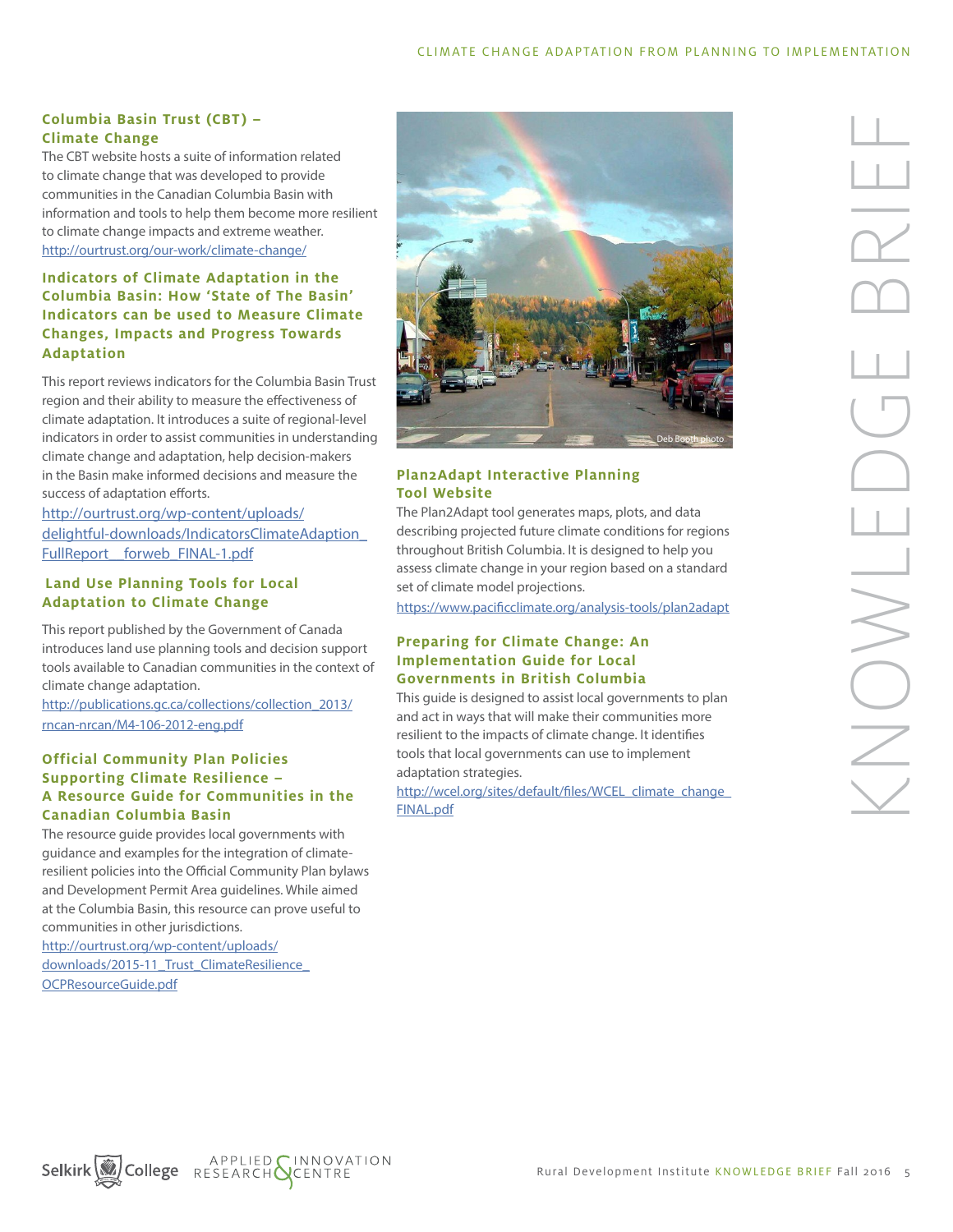#### REFERENCES & RESOURCES

- 1. Center for Climate Strategies (2011). Comprehensive Climate Action Planning: The Center for Climate Strategies Adaptation Guidebook. Retrieved from [http://www.climatestrategies.us/library/library/](http://www.climatestrategies.us/library/library/view/908) [view/908.](http://www.climatestrategies.us/library/library/view/908)
- 2. ICLEI Canada (2016). Making Strides on Community Adaptation in Canada. Retrieved from [http://www.](http://www.icleicanada.org/component/k2/item/244-making-strides-on-community-adaptation) [icleicanada.org/component/k2/item/244-making](http://www.icleicanada.org/component/k2/item/244-making-strides-on-community-adaptation)[strides-on-community-adaptation](http://www.icleicanada.org/component/k2/item/244-making-strides-on-community-adaptation).
- 3. Canadian Institute of Planners (2012). Climate Change Planning: Case Studies from Canadian Communities. Retrieved from [http://www.cip-icu.ca/](http://www.cip-icu.ca/Files/Resources/CASE-STUDIES-FROM-CANADIAN-COMMMUNITIES-FINAL) [Files/Resources/CASE-STUDIES-FROM-CANADIAN-](http://www.cip-icu.ca/Files/Resources/CASE-STUDIES-FROM-CANADIAN-COMMMUNITIES-FINAL)[COMMMUNITIES-FINAL.](http://www.cip-icu.ca/Files/Resources/CASE-STUDIES-FROM-CANADIAN-COMMMUNITIES-FINAL)
- 4. Canadian Institute of Planners (2011) Climate Change Adaptation Planning: A Handbook for Small Canadian Communities. Retrieved from [https://](https://www.cip-icu.ca/Files/Resources/RURAL-HANDBOOK-FINAL-COPY) [www.cip-icu.ca/Files/Resources/RURAL-HANDBOOK-](https://www.cip-icu.ca/Files/Resources/RURAL-HANDBOOK-FINAL-COPY)[FINAL-COPY.](https://www.cip-icu.ca/Files/Resources/RURAL-HANDBOOK-FINAL-COPY)
- 5. Headwater Economics (2012) Implementing Climate Change Adaptation: Lessons learned from ten examples. Retrieved from [http://www.](http://www.sustainablecitiesinstitute.org/topics/climate-adaptation-and-resilience/adaptation-planni) [sustainablecitiesinstitute.org/topics/climate](http://www.sustainablecitiesinstitute.org/topics/climate-adaptation-and-resilience/adaptation-planni)[adaptation-and-resilience/adaptation-planning/](http://www.sustainablecitiesinstitute.org/topics/climate-adaptation-and-resilience/adaptation-planni) [implementing-climate-change-adaptation-lessons](http://www.sustainablecitiesinstitute.org/topics/climate-adaptation-and-resilience/adaptation-planni)[learned-from-ten-examples](http://www.sustainablecitiesinstitute.org/topics/climate-adaptation-and-resilience/adaptation-planni).
- 6. Bizikova L., T. Neale and I. Burton 2008. Canadian communities' guidebook for adaptation to climate change. Including an approach to generate mitigation co-benefits in the context of sustainable development. First Edition. Environment Canada and University of British Columbia, Vancouver.
- 7. Richardson, G.R.A. and Otero, J. (2012). Land use planning tools for local adaptation to climate change. Ottawa, Ont.: Government of Canada, 38 p.
- 8. Baker, I, et al. (2012) Local government response to the impacts of climate change: An evaluation of local climate adapatation plans. Journal of Landscape and Urban Planning.
- 9. West Coast Environmental Law (2012). Preparing for Climate Change: An Implementation Guide for Local Governments in British Columbia. Retrieved from http://wcel.org/sites/default/files/WCEL\_climate [change\\_FINAL.pdf](http://wcel.org/sites/default/files/WCEL_climate_change_FINAL.pdf).
- 10. Center for Climate Strategies (2011).
- 11. Bizikova L., T. Neale and I. Burton 2008. Canadian communities' guidebook for adaptation to climate change. Including an approach to generate mitigation co-benefits in the context of sustainable development. First Edition. Environment Canada and University of British Columbia, Vancouver.

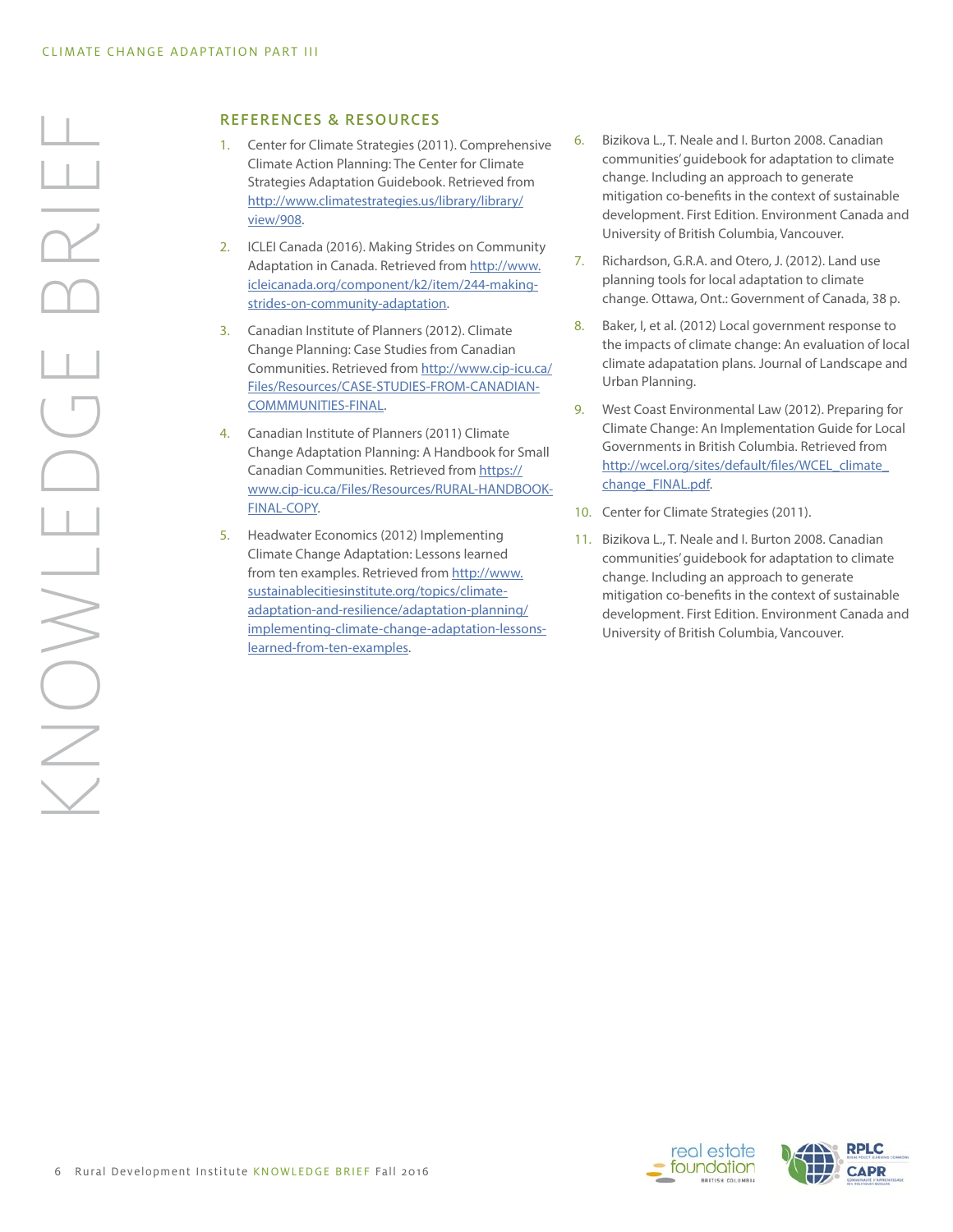- 12. West Coast Environmental Law (2012).
- 13. Center for Climate Strategies (2011).
- 14. Headwater Economics (2012).
- 15. ICLEI (2016).
- 16. Canadian Institute of Planners (2011).
- 17. [https://www.peelregion.ca/pw/water/sewage-trtmt/](https://www.peelregion.ca/pw/water/sewage-trtmt/downsput-disconnection-rebate.html) [downsput-disconnection-rebate.html.](https://www.peelregion.ca/pw/water/sewage-trtmt/downsput-disconnection-rebate.html)
- 18. <http://www.rdn.bc.ca/cms.asp?wpID=2500#4>
- 19. Fraser Basin Council. (2013) Cariboo Regional District Case Study. Retrieved from [http://www.fraserbasin.](http://www.fraserbasin.bc.ca/_Library/CCAQ_BCRAC/bcrac_fbc_cs_crd.pdf) [bc.ca/\\_Library/CCAQ\\_BCRAC/bcrac\\_fbc\\_cs\\_crd.pdf.](http://www.fraserbasin.bc.ca/_Library/CCAQ_BCRAC/bcrac_fbc_cs_crd.pdf)
- 20. Canadian Institute of Planners (2012).
- 21. ICLEI (2016).
- 22. Canadian Institute of Planners (2011).
- 23. Headwater Economics (2012).
- 24. Headwater Economics (2012).
- 25. Ian M. Picketts , John Curry & Eric Rapaport (2012) Community Adaptation to Climate Change: Environmental Planners' Knowledge and Experiences in British Columbia, Canada, Journal of Environmental Policy & Planning, 14:2, 119-137, DOI: 10.1080/1523908X.2012.659847.
- 26. West Coast Environmental Law (2012).
- 27. Fraser Basin Council. (2013) District of Saanich Case Study. Retrieved from [http://www.fraserbasin.bc.ca/\\_](http://www.fraserbasin.bc.ca/_Library/CCAQ_BCRAC/bcrac_fbc_cs_saanich.pdf) [Library/CCAQ\\_BCRAC/bcrac\\_fbc\\_cs\\_saanich.pdf](http://www.fraserbasin.bc.ca/_Library/CCAQ_BCRAC/bcrac_fbc_cs_saanich.pdf).
- 28. Canadian Institute of Planners (2012).
- 29. Headwater Economics (2012).
- 30. Center for Climate Strategies (2011).
- 31. Fraser Basin Council. (2013a).
- 32. Canadian Institute of Planners (2012).
- 33. Fraser Basin Council. (2013b).
- 34. Fraser Basin Council. (2013a).
- 35. Canadian Institute of Planners (2012).
- 36. Canadian Institute of Planners (2011).
- 37. Headwater Economics (2012).
- 38. Headwater Economics (2012).
- 39. ICLEI (2016).